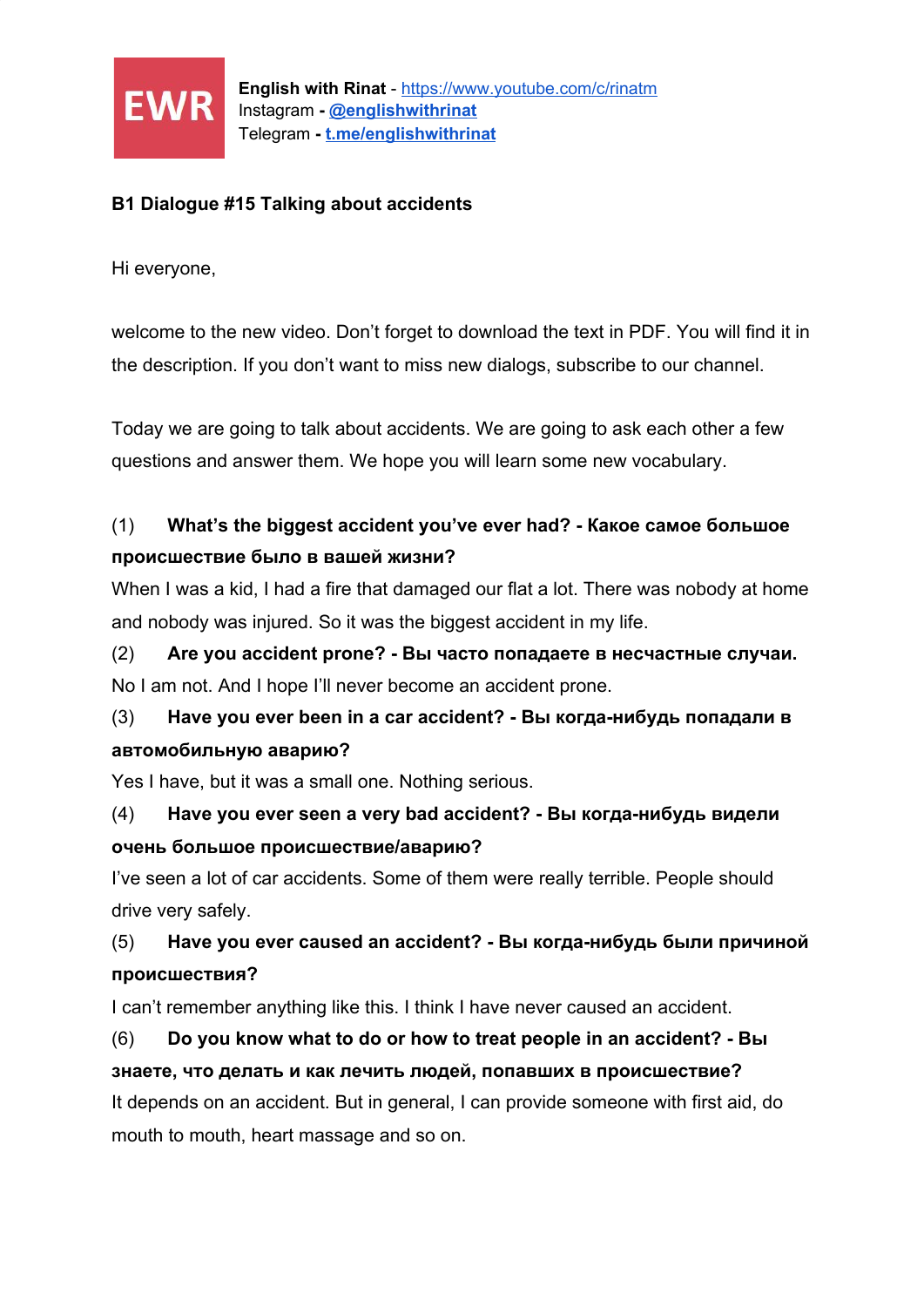

## (7) **Have you ever had any accident prevention training? - Проходили ли вы обучение по предотвращению несчастных случаев?**

At school there were some subjects about this of course, but I need to renew my knowledge about it.

#### (8) **Are there many big rail accidents in your country? - Много ли в вашей стране крупных железнодорожных аварий?**

Not many. Railways and trains are very reliable and safe.

## (9) **Do you worry about having accidents? - Вы беспокоитесь о несчастных случаях?**

Sometimes I do. I think that it can happen to everybody. That's life.

#### **Rinat ---> Anya**

# (1) **Have you ever had any work-related accidents? - Были ли у вас несчастные случаи на работе?**

Once when I was working, all of a sudden the fire alarm system started working! We went out of the office and were waiting in the street. It turned out it worked by mistake. It was a false alarm.

(2) **Have you ever received compensation for an accident? - Вы когда-нибудь получали компенсацию за несчастный случай?** No I haven't.

(3) **Have you ever visited the accidents and emergencies department of a hospital? - Посещали ли вы когда-нибудь отделение неотложной помощи больницы?**

No I haven't and I hope I will never visit it.

(4) **What do you think of the expression "he / she was an accident",**

**meaning his / her parents didn't plan on having him / her? - Что вы думаете о выражении «он / она случайность», означающем, что его / ее родители не планировали его / ее?**

I think it's very rude and not polite.